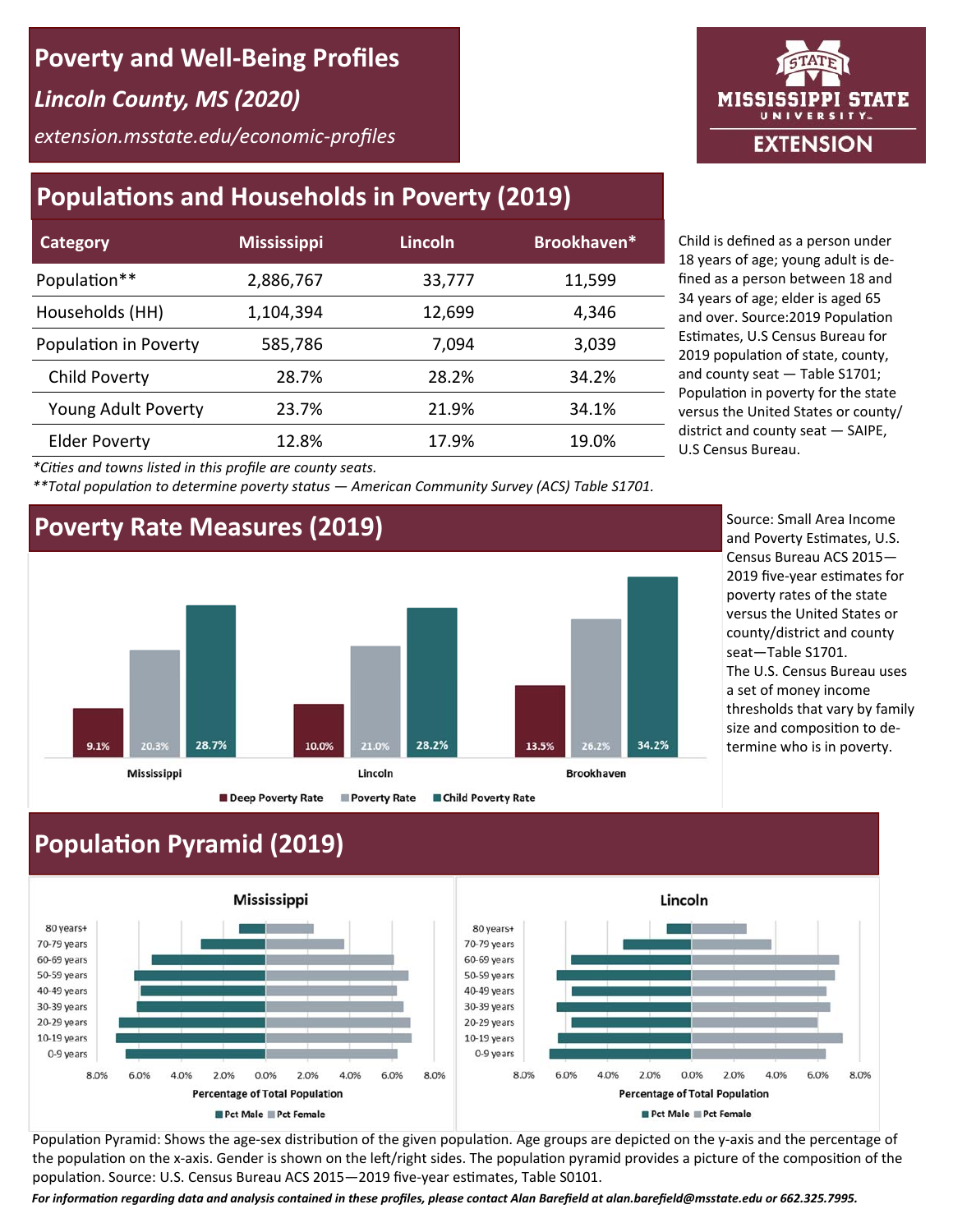| <b>Asset Poverty (2018)</b> |                    |         |                   |  |  |  |
|-----------------------------|--------------------|---------|-------------------|--|--|--|
| <b>Category</b>             | <b>Mississippi</b> | Lincoln | <b>Brookhaven</b> |  |  |  |

## **Percentage of Population by Race/Ethnicity (2019)**

| $      -$            | <u></u> | .     | ----------- |             |              |              |                 |
|----------------------|---------|-------|-------------|-------------|--------------|--------------|-----------------|
| <b>Asset Poverty</b> | 25.4%   | 31.3% | 27.0%       |             | <b>White</b> | <b>Black</b> | <b>Hispanic</b> |
| Liquid Asset Poverty | 54.6%   | 42.0% | 52.4%       |             | Only         | Only         |                 |
| Zero Net Worth       | 16.1%   | 16.0% | 16.9%       | Mississippi | 58.7%        | 37.4%        | 3.0%            |
| Unbanked             | 15.8%   | 9.5%  | 12.7%       | Lincoln     | 67.7%        | 31.7%        | 0.5%            |
| Underbanked          | 22.5%   | 18.5% | 25.0%       | Brookhaven  | 37.0%        | 61.3%        | 0.6%            |
|                      |         |       |             |             |              |              |                 |

Source: Prosperity Now Scorecard — https://scorecard.prosperitynow.org/

U.S. Census Bureau ACS 2015-2019 estimates

## **Median Household Income by Race and Ethnicity (2019)**



Source: Small Area Income and Poverty Estimates, U.S. Census Bureau ACS 2015—2019 five-year estimates for median household income of the state/county/place. U.S Census Bureau ACS 2015–2019 five-year estimates -Table B19013 series.



Source: U.S. Census Bureau ACS 2015-2019 five-year estimates for poverty rate by race/ethnicity-Table S1701 series.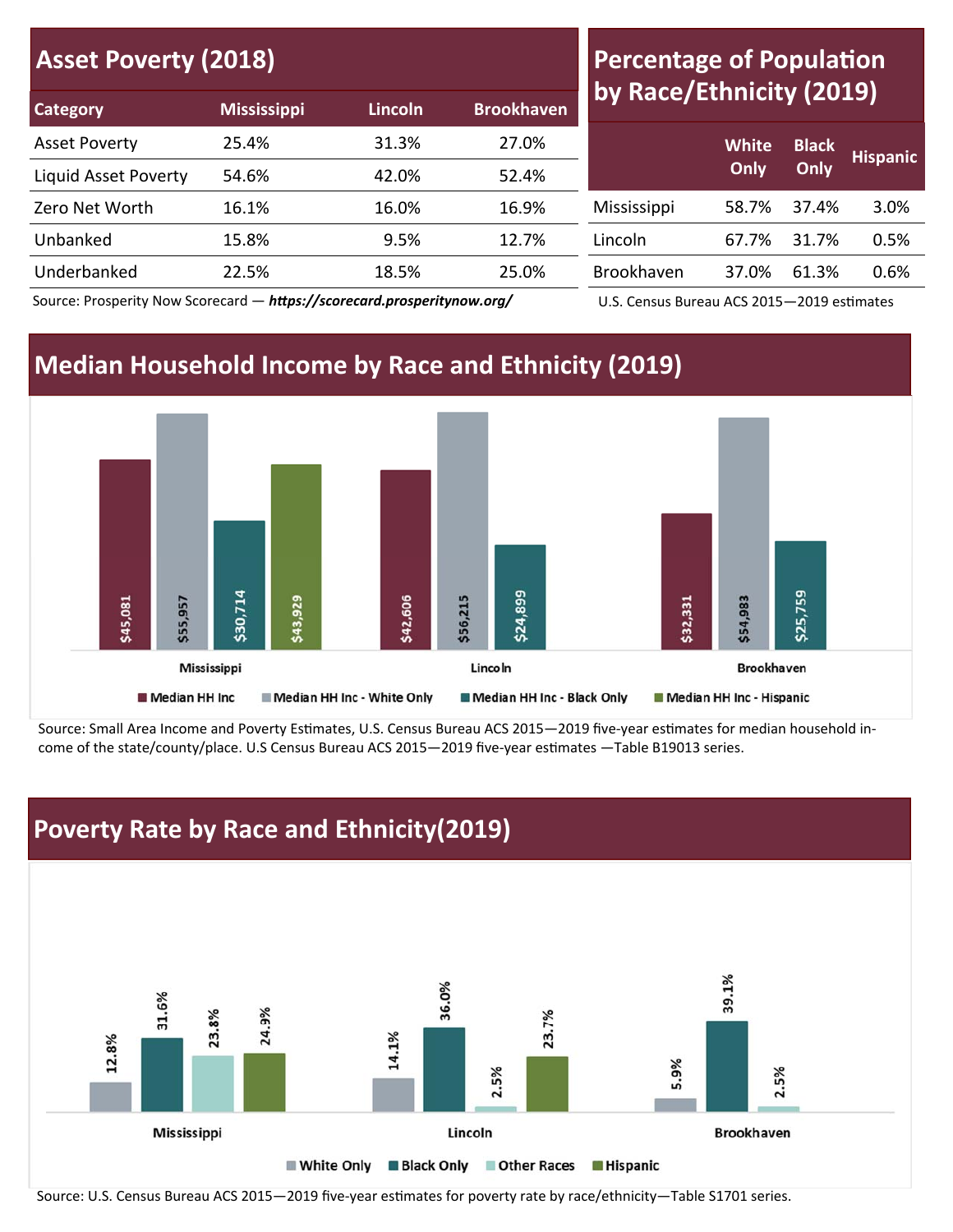# **Living Wage (2020)**

|              |              | Related children under 18 years of age |         |            |            |                                                              |
|--------------|--------------|----------------------------------------|---------|------------|------------|--------------------------------------------------------------|
|              |              | <b>None</b>                            | 1 Child | 2 Children | 3 Children |                                                              |
| 1 Adult      | Living Wage  | \$10.55                                | \$20.52 | \$23.56    | \$28.34    | Note: The living wage is the                                 |
|              | Poverty Wage | \$6.00                                 | \$8.13  | \$10.25    | \$12.38    | hourly rate that an individual<br>must earn to support their |
| 2 Adults     |              |                                        |         |            |            | family. The values are per                                   |
| 1 Working FT | Living Wage  | \$17.02                                | \$21.47 | \$23.56    | \$26.98    | adult in a family. The mini-<br>mum wage is \$7.25 per hour. |
|              | Poverty Wage | \$8.13                                 | \$21.47 | \$12.38    | \$14.50    | Full-time is considered as<br>2,080 hours per year.          |
| 2 Working FT | Living Wage  | \$8.51                                 | \$11.57 | \$13.07    | \$14.86    | Living Wage Calculator.                                      |
|              | Poverty Wage | \$4.06                                 | \$5.13  | \$6.19     | \$7.25     | https://livingwage.mit.edu/                                  |

# **Typical Expenses (2020)**

| <b>Annual Expense</b>                 | 1 Adult<br>0 Children | 1 Adult<br>1 Child | 1 Adult<br>2 Children | 1 Adult<br>3 Children | 2 Adults<br>(1 wrkg FT)<br>0 Children | 2 Adults<br>(1 wrkg FT)<br>1 Child | 2 Adults<br>(1 wrkg FT)<br>2 Children | 2 Adults<br>(1 wrkg FT)<br>3 Children |
|---------------------------------------|-----------------------|--------------------|-----------------------|-----------------------|---------------------------------------|------------------------------------|---------------------------------------|---------------------------------------|
| Food                                  | \$3,010               | \$4,446            | \$6,682               | \$8,863               | \$5,518                               | \$6,877                            | \$8,872                               | \$10,802                              |
| Child care                            | \$0                   | \$2,916            | \$3,845               | \$4,774               | \$0                                   | \$0                                | \$0                                   | \$0                                   |
| Medical                               | \$2,377               | \$7,673            | \$7,385               | \$7,505               | \$5,137                               | \$7,385                            | \$7,505                               | \$7,406                               |
| Housing                               | \$6,024               | \$7,812            | \$7,812               | \$10,728              | \$6,060                               | \$7,812                            | \$7,812                               | \$10,728                              |
| Transportation                        | \$4,322               | \$8,425            | \$10,689              | \$11,645              | \$8,425                               | \$10,689                           | \$11,645                              | \$12,206                              |
| Other                                 | \$2,812               | \$4,688            | \$4,867               | \$6,123               | \$4,688                               | \$4,867                            | \$6,123                               | \$6,126                               |
| Required annual income<br>after taxes | \$18,545              | \$35,960           | \$41,280              | \$49,637              | \$29,828                              | \$37,630                           | \$41,956                              | \$47,269                              |
| Annual taxes                          | \$3,396               | \$6,721            | \$7,729               | \$9,307               | \$5,567                               | \$7,038                            | \$7,858                               | \$8,858                               |
| Required annual income                | \$21,940              | \$42,681           | \$49,009              | \$58,944              | \$35,395                              | \$44,668                           | \$49,814                              | \$56,127                              |

# **Typical Expenses (2020)**

| <b>Annual Expense</b>                 | 2 Adults<br>(2 wrkg FT)<br>0 Children | 2 Adults<br>(2 wrkg FT)<br>1 Child | 2 Adults<br>(2 wrkg FT)<br>2 Children | 2 Adults<br>(2 wrkg FT)<br>3 Children |
|---------------------------------------|---------------------------------------|------------------------------------|---------------------------------------|---------------------------------------|
| Food                                  | \$5,518                               | \$6,877                            | \$8,872                               | \$10,802                              |
| Child care                            | \$0                                   | \$2,916                            | \$3,845                               | \$4,774                               |
| Medical                               | \$5,137                               | \$7,385                            | \$7,505                               | \$7,406                               |
| Housing                               | \$6,060                               | \$7,812                            | \$7,812                               | \$10,728                              |
| Transportation                        | \$8,425                               | \$10,689                           | \$11,645                              | \$12,206                              |
| Other                                 | \$4,688                               | \$4,867                            | \$6,123                               | \$6,126                               |
| Required annual income<br>after taxes | \$29,828                              | \$40,546                           | \$45,801                              | \$52,043                              |
| Annual taxes                          | \$5,567                               | \$7,590                            | \$8,586                               | \$9,763                               |
| Required annual income                | \$35,395                              | \$48,136                           | \$54,388                              | \$61,806                              |